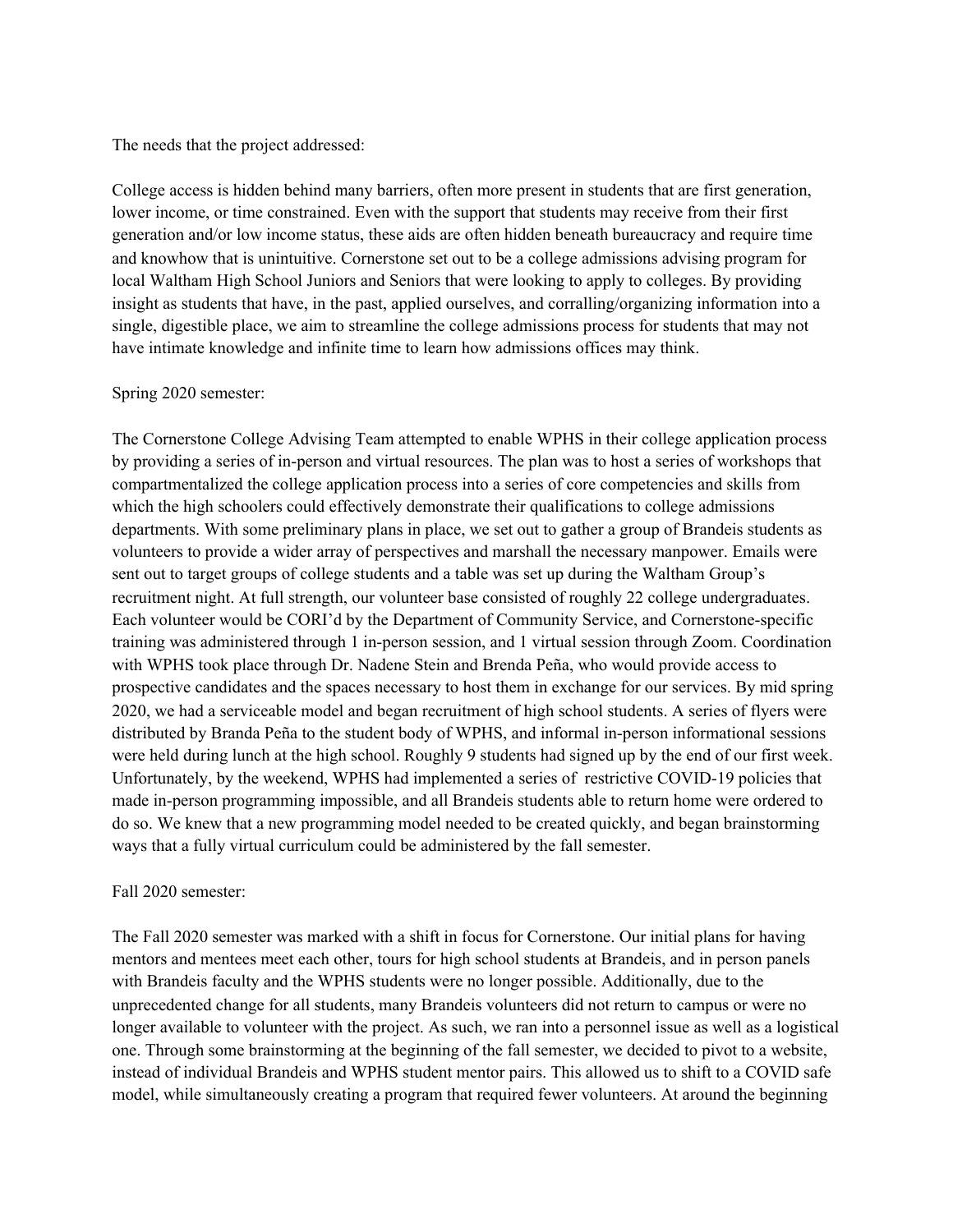of October, with a paired down team of dedicated volunteers, we began construction of the Cornerstone website. Throughout the months of October and November, we were able to create a functioning website at this link: <https://www.cornerstoneadvising.org/>. The website is primarily broken down into two main subheadings. The first being weekly tasks that seniors during the application cycle can break down the CommonApp into manageable chunks. The second section is a set of resources that provide links and instructions on how to apply for financial aid, a guide on college fit considerations, a guide to using the CommonApp, essay writing tips, and creating a list of potential colleges. Moving forward, we would like to use a pilot group of students at the WPHS that could try out the website, and follow along with the weekly tasks, and see what potential resources we may need to add, or some that may be unnecessary. During the spring semester, Han will continue to lead the team of volunteers in development of the website and hopefully recruit underclassmen leaders who can continue the project into the future.

Our journey was fraught with obstacles. We struggled to communicate effectively with our community partners over at WPHS for the duration of our fellowship. However, our capacity to coordinate with WPHS drastically improved after we began to plan more directly with Brenda Peña. Another major obstacle was the unexpected introduction of a competing nonprofit organization, Let'sGetReady, early in the spring semester. WPHS wanted to determine whether collaboration between the two programs was possible. After several meetings, we determined that collaboration with Let'sGetReady would not be possible without subsuming Cornerstone into their organization. This would have violated the terms of our fellowship and, in our perspective, damaged the integrity of the program we had envisioned. We communicated this to WPHS and they gave us the thumbs up to continue with our original plans, much to our relief.

A series of surveys were prepared to compare baseline competencies, perspectives, and sentiments of our participants at the beginning, middle, and end of the program. As no high schoolers were formally recruited to participate in the program, we did not have a proper opportunity to submit these surveys. During the Fall 2020 panel with Dean of Student Affairs, Jamele Adams, student demeanor was informally assessed to determine (1) the need for our program and, more specifically, the website being produced and (2) the willingness of students to participate in said program. Students seemed willing to participate, but no formal commitments were made. We received several questions from both WPHS students and parents about the college application process and the website, and were confident that the resource would both be used by and be helpful for future generations of college applicants.

The future of Cornerstone Advising remains flexible. For the immediate future, we would like to continue developing the weekly goals list and recruit underclassmen Brandeis students to train them to take the reins after the current set of volunteers graduates. We would also like to work with the WPHS during the spring and recruit current juniors planning to apply next year so we can begin receiving more feedback and pilot the website and our weekly goals for when we roll out for the next application cycle. In the far future, perhaps we can create a club at Brandeis or make it a Waltham Group program to ensure its longevity. Han will begin talks with the current president and DCS staff about those prospects.